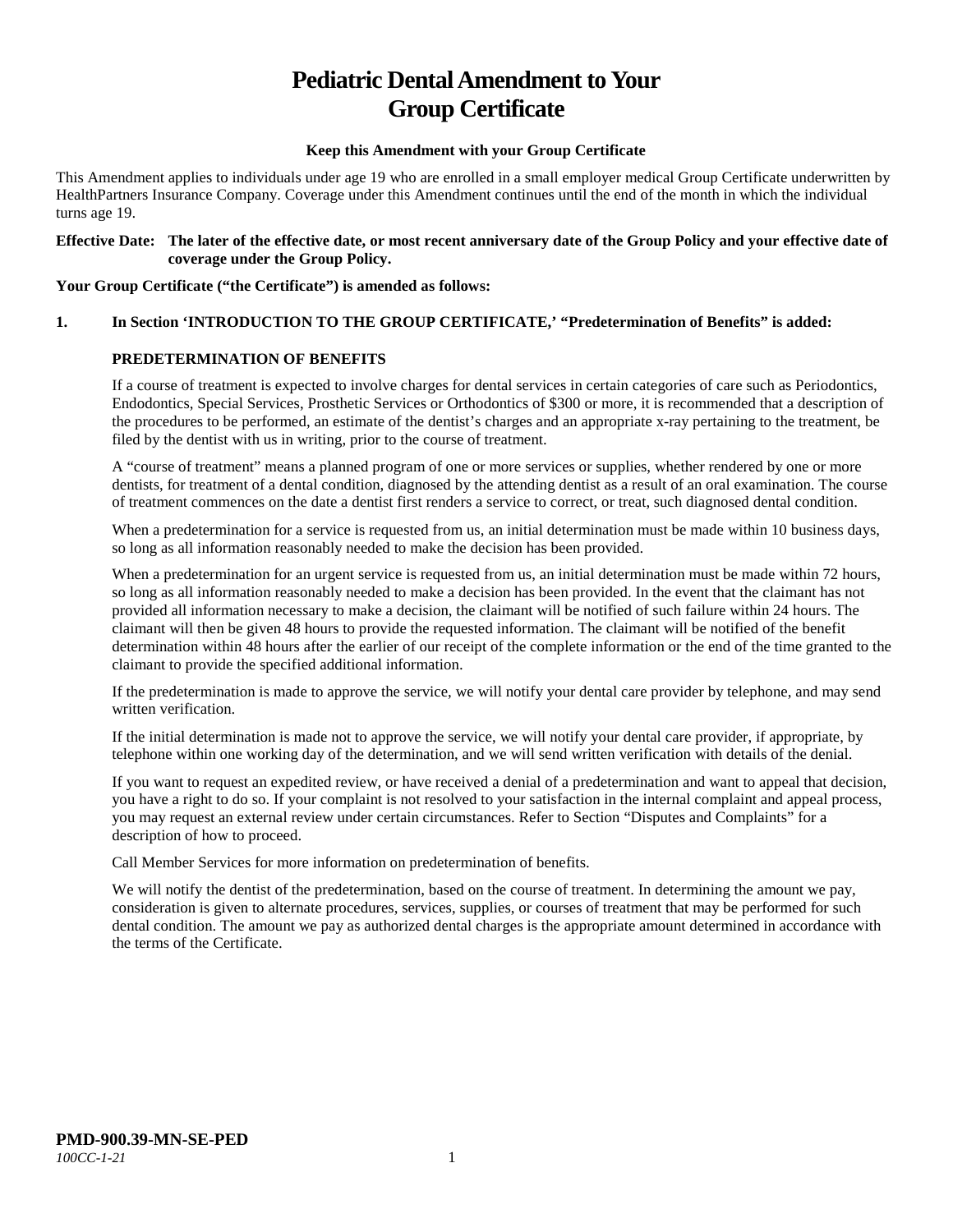If a description of the procedures to be performed, and an estimate of the dentist's charges are not submitted in advance, we reserve the right to make a determination of benefits payable, taking into account alternate procedures, services, supplies or courses of treatment, based on accepted standards of dental practice.

Predetermination for services to be performed is limited to services performed within 90 days from the date such course of treatment was approved by us. Additional services required after 90 days may be submitted in writing, as a new course of treatment, and approved on the same basis as the prior plan.

#### **2. In Section 'DEFINITIONS OF TERMS USED,' the following definitions are added:**

**Clinically Accepted Dental Services.** These are techniques or services, accepted for general use, based on risk/benefit implications (evidence based). Some clinically accepted techniques are approved only for limited use, under specific circumstances.

**Consultations**. These are diagnostic services provided by a dentist or dental specialist other than the practitioner who is providing treatment.

**Cosmetic Care.** These are dental services to improve appearance, without treatment of a related illness or injury.

**Customary Restorative Materials.** These are amalgam (silver fillings), glass ionomer and intraorally cured acrylic resin and resin-based composite materials (white fillings).

**Date of Service.** This is generally the date the dental service is performed. For prosthetic, or other special restorative procedures, the date of service is the date impressions were made for final working models. For endodontic procedures, date of service is the date on which the root canal was first entered for the purpose of canal preparation.

**Dentally Necessary.** This is care which is limited to diagnostic examination, treatment, and the use of dental equipment and appliances and which is required to prevent deterioration of dental health, or to restore dental function. The insured's general health condition must permit the necessary procedure(s). Decisions about dental necessity are made by HealthPartners Insurance Company's dental directors or their designees.

**Dentist.** This is a professionally degreed doctor of dental surgery or dental medicine who lawfully performs a dental service in strict accordance with governmental licensing privileges and limitations.

**Elective Procedures.** These are procedures which are available to patients but which are not dentally necessary.

**Emergency Dental Care.** These are services for an acute dental condition that would lead a prudent layperson to reasonably expect that the absence of immediate care would result in serious impairment to the dentition or would place the person's oral health in serious jeopardy.

**Endodontics.** This is the treatment of diseases of the dental pulp. Endodontics includes root canal therapy, pulp capping procedures, apexification and periapical procedures associated with root canal treatment.

**Medically Necessary Orthodontic Services.** These are comprehensive medically necessary services covered for pediatric dental insureds who have a severe handicapping malocclusion related to a medical condition resulting from congenital, craniofacial or dentofacial malformations involving the teeth and requiring reconstructive surgical correction in addition to orthodontic services.

**Oral Surgery.** This is routine surgery involving teeth or alveolar bone, including extraction and alveolectomy. Oral surgery may include other oral treatment and surgery, if a dentist considers it dentally necessary. Oral surgery does not include orthodontia, orthognathic surgery, and placement of dental implants or surgical care that is necessary because of a medical condition.

**Orthodontics.** This is medically necessary dental care for the correction of severe handicapping malocclusion of teeth using appliances and techniques that alter the position of teeth in the jaws.

**Orthognathic Surgery.** This is oral surgery to alter the position of the jaw bones.

**Periodontics.** This is non-surgical and surgical treatment of diseases of the gingiva (gums) and bone supporting the teeth.

**Prosthetic Services.** These are services to replace missing teeth; including the prescribing, repair, construction, replacement and fitting of fixed bridges and full or partial removable dentures.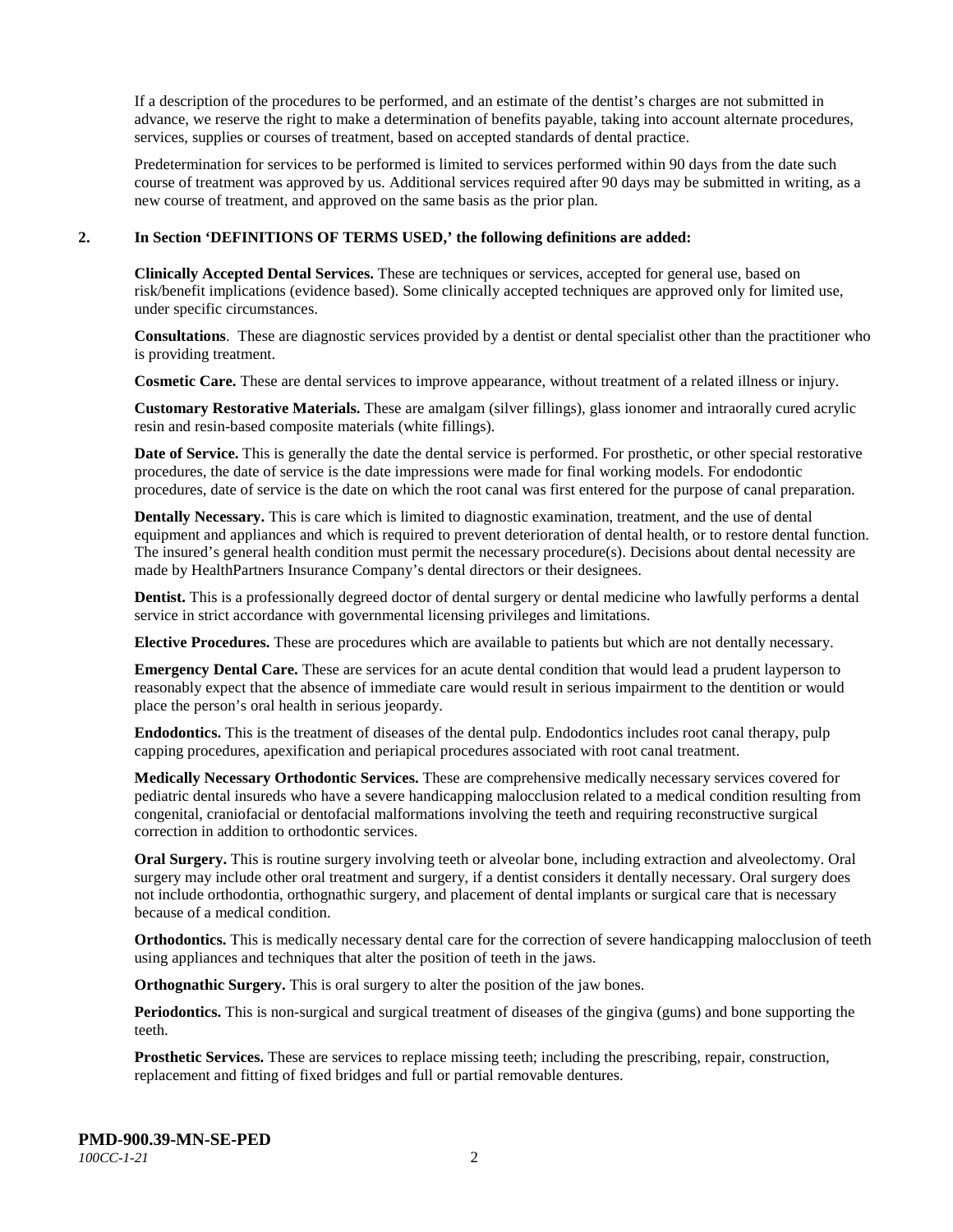# **3. The following are added to Section "SERVICES NOT COVERED," and apply only to Pediatric Dental benefits:**

- Treatment, procedures or services which are not dentally necessary and/or which are primarily educational in nature or for the vocation, comfort, convenience, appearance or recreation of the insured.
- The treatment of conditions which foreseeable result from excluded services.
- For Network Benefits, treatment, procedures or services which are not provided by a network dentist or other authorized provider or are not authorized by us.
- Dental services or supplies which are performed primarily for cosmetic purposes or for the purpose of improving the appearance of your teeth. This includes tooth whitening, tooth bonding and veneers that cover the teeth. This exclusion does not apply to services for reconstructive surgery. However, to the extent that these reconstructive surgery services are paid as medical services under the Certificate, they are not covered as Pediatric Dental services.
- Hospitalization or other facility charges.
- Local anesthesia or use of electronic analgesia billed as a separate procedure is not covered. Inhaled nitrous oxide is not covered. General anesthesia and intravenous sedation are not covered except as indicated in this Amendment.
- Orthodontic services, except as provided in this Amendment.
- Orthognathic surgery (surgery to reposition the jaws).
- Services which are elective, investigative, experimental or not otherwise clinically accepted.
- Procedures, appliances or restorations that are necessary to alter, restore or maintain occlusion, including but not limited to: increasing vertical dimension, replacing or stabilizing tooth structure lost by attrition (including chipping or fractures), or erosion or realigning teeth, except as covered orthodontic services provided in this Amendment. Mandibular orthopedic appliances and bite planes are also not covered.
- Procedures, appliances (other than occlusal guards, as indicated in this Amendment) or restorations for the prevention of bruxism (grinding of teeth) or clenching.
- Services for the following items:
	- o replacement of any missing, lost or stolen dental or implant-supported prosthesis. replacement or repair of orthodontic appliances.
	- o replacement of orthodontic appliances due to non-compliance.
- Services related to a prosthetic or special restorative appliance which was installed or delivered more than 60 days after termination of coverage.
- Diagnostic testing that is performed and billed as a separate procedure such as collection of microorganisms for culture, viral cultures, genetic testing for susceptibility or oral disease and caries susceptibility tests. This includes all oral pathology and laboratory testing charges.
- For non-network coverage, dental services related to the replacement of any teeth missing prior to the insured's effective date under this Amendment.
- Dental services, supplies and devices not expressly covered as a benefit under this Amendment.
- Prescription drugs and medications prescribed by a dentist. This includes gingival irrigation.
- Services provided to the insured which the insured is not required to pay.
- The portion of a billed charge for an otherwise covered service by a non-network provider, which is in excess of our maximum amount allowed. We also do not cover charges or a portion of a charge which is either a duplicate charge for a service or charges for a duplicate service.
- Services for injury or illness either (a) arising out of an injury in the course of employment and subject to workers' compensation or similar law; or (b) for which benefits are payable without regard to fault, under coverage statutorily required to be contained in any motor vehicle or other liability insurance policy or equivalent self-insurance; or (c) for which benefits are payable under another policy of accident and health insurance, Medicare or any other governmental program.
- Except where expressly addressed in this Amendment, when multiple, acceptable treatment options exist related to a specific dental problem, we will provide benefits based upon the least costly alternative treatment. This includes inlay restorations paid as corresponding amalgam restorations.
- Services covered under the patient's medical plan, except to the extent not covered under the patient's medical plan.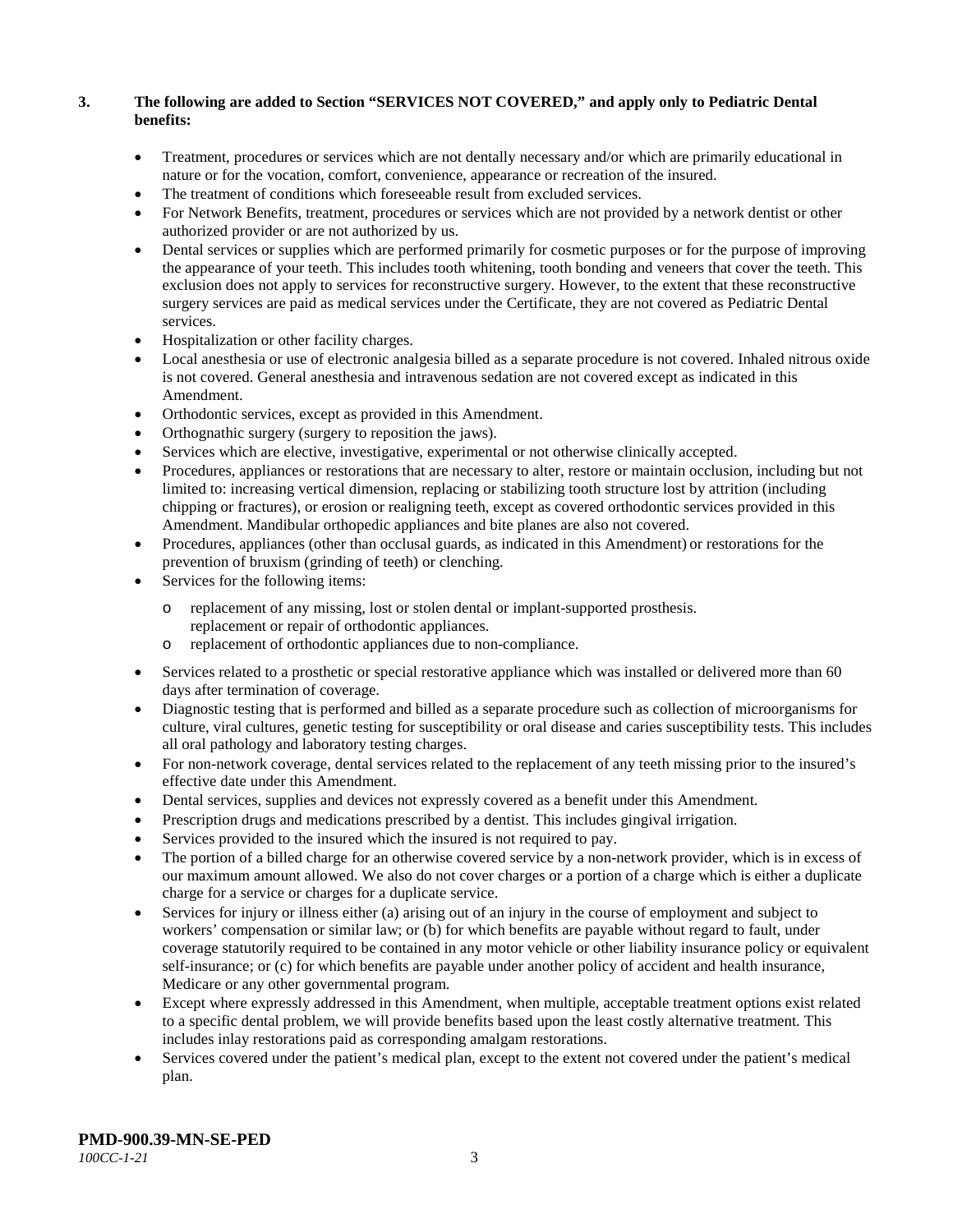- Additional charges for office visits that occur after regularly scheduled hours, missed appointments or appointments cancelled on short notice.
- Onlays, veneers or partial crowns fabricated from extraorally cured composite resin or porcelain.
- Periodontal splinting.
- Athletic mouthguards.
- Charges for infection control, sterilization and waste disposal.
- Charges for sales tax.
- Treatment, procedures, or services or drugs which are provided when you are not covered under this Amendment.
- Cone beam CT capture and interpretation.
- Harvest of bone for use in autogenous grafting procedure.
- Charges for maxillofacial prosthetics.
- Charges for case presentations for treatment planning or behavioral management.
- Charges for enamel microabrasion, odontoplasty and pulpal regeneration.
- Charges for surgical procedures for isolation of a tooth with a rubber dam.
- Non-intravenous conscious sedation and drugs to treat anxiety or pain.
- Charges for endodontic endosseous implants.
- Charges for intentional reimplantation (including necessary splinting).
- Charges for canal preparation and fitting of preformed dowel or post.
- Charges for temporary crowns for fractured teeth.
- Charges for interim or custom abutments for implants.
- Charges for rebonding, recementing and repair of fixed retainers.
- Charges for surgical placement of a temporary anchorage device.
- Charges for autogenous or nonautogenous osseous, osteoperiosteal or cartilage graft of the mandible or maxilla.
- Charges for anatomical crown exposure.
- Interim prostheses.
- Connector bars, stress breakers and precision attachments.
- Provisional pontics, crowns and retainer crowns.
- Copings.
- Oral hygiene instruction.
- Removal of fixed space maintainers.
- Hospital, home and extended care facility visits by dental providers.
- Gold foil restorations.
- Treatment for correction of malocclusion of teeth and associated dental and facial disharmonies, and posttreatment retainers, when treatment is not medically necessary.
- Maxillofacial MRI, maxillofacial ultrasound and sialoendoscopy capture and interpretation.
- Post processing of image or image sets.
- Caries risk assessment and documentation.
- Charges for unspecified procedures.
- Charges for the placement of a restorative foundation for an indirect restoration.
- Charges for periradicular services and bone grafts or other material used in conjunction with periradicular surgery.
- Non-dental administrative fees and charges including, but not limited to dental record preparation, and interest charges.
- Services related to the diagnosis and treatment of Temporomandibular Joint Dysfunction (TMD).

#### **4. The Benefits Chart is expanded to include the following:**

# **Pediatric Dental Benefits Chart**

**The Certificate covers Preventive and Diagnostic Services, Basic, Special, Prosthetic and medically necessary Orthodontia Services only, for insureds under age 19.**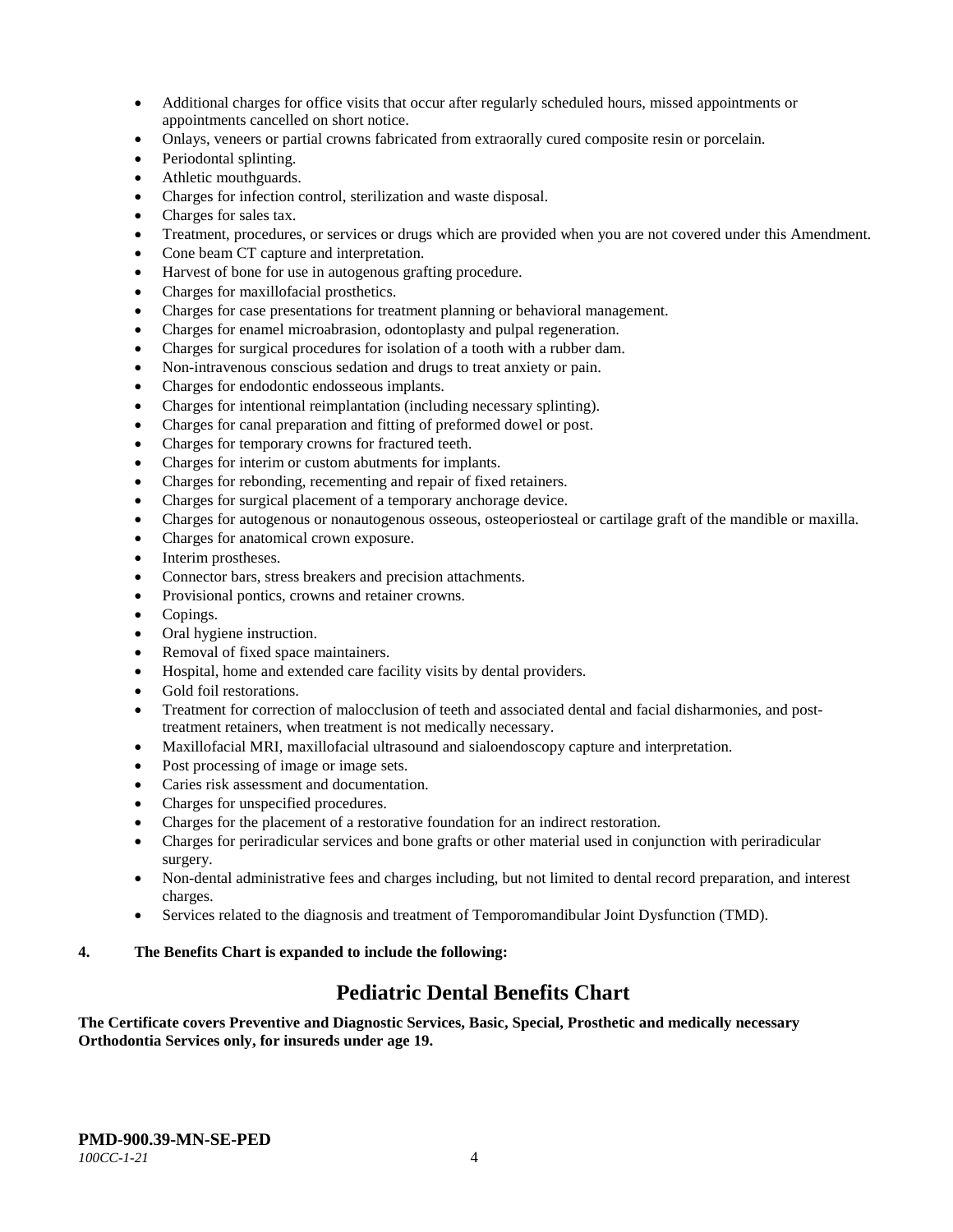**HealthPartners Insurance Company agrees to cover the dental services described below. This Benefits Chart describes the level of payment that applies for each of the covered services. To be covered, dental services or items described below must be medically or dentally necessary. The date of service must be while you are enrolled in the plan.**

**Coverage for eligible services is subject to the exclusions, limitations and other conditions of this Amendment.**

**This dental plan allows you to choose, at any time, dentists within the dental network (Network Benefits), or dentists outside of the network (Non-Network Benefits).**

**The amount that we pay for covered services is listed below. The insured is responsible for the specified dollar amount and/or percentage of charges that we do not pay. Coverage may vary according to your network selection.**

**Benefits are underwritten by HealthPartners Insurance Company.**

**When you use Non-Network providers, benefits are substantially reduced and you will likely incur significantly higher out-of-pocket expenses. A Non-Network provider does not usually have an agreement with HealthPartners Insurance Company to provide services at a discounted fee. In addition, Non-Network Benefits are restricted to the usual and customary amount under the definition of "Charge". The usual and customary amount can be significantly lower than a Non-Network provider's billed charges. If the Non-Network provider's billed charges are over the usual and customary amount, you pay the difference, in addition to any required deductible, copayment and/or coinsurance, and these charges do not apply to the out-of-pocket limit.**

**This plan is subject to plan and benefit changes required to maintain compliance with federal and state law. This includes, but is not limited to, benefit changes required to maintain a certain actuarial value or metal level. We may also change your deductible, coinsurance and out-of-pocket limit values on an annual basis to reflect cost of living increases.**

**These definitions apply to this Amendment.**

| <b>Calendar Year:</b> | This is the 12-month period beginning 12:01 A.M. Central Time, on January 1, and<br>ending 12:00 A.M. Central Time of the next following December 31.                                                                                                                                                                                                                                                                                                                                                                                                                                                                                  |
|-----------------------|----------------------------------------------------------------------------------------------------------------------------------------------------------------------------------------------------------------------------------------------------------------------------------------------------------------------------------------------------------------------------------------------------------------------------------------------------------------------------------------------------------------------------------------------------------------------------------------------------------------------------------------|
| <b>Charge:</b>        | For covered services delivered by participating network providers, this is the<br>provider's discounted charge for a given dental/surgical service, procedure or item,<br>which network providers have agreed to accept as payment in full.                                                                                                                                                                                                                                                                                                                                                                                            |
|                       | For covered services delivered by non-network providers, this is the provider's charge<br>for a given dental/surgical service, procedure or item, up to our maximum amount<br>allowed for that service, procedure or item.                                                                                                                                                                                                                                                                                                                                                                                                             |
|                       | Our maximum amount allowed is based on the usual and customary charge for a given<br>dental/surgical service, procedure or item. It is consistent with the charge of other<br>providers of a given service or item in the same region. You must pay for any charges<br>above the maximum amount allowed, and they do not apply to the out-of-pocket limit.                                                                                                                                                                                                                                                                             |
|                       | To be covered, a charge must be incurred on or after the insured's effective date and<br>on or before the termination date. For participating network provider charges, the<br>amount of the copayment or coinsurance, or the amount applied to the deductible, is<br>based on the agreed fee applicable to the network provider, or a reasonable estimate of<br>the cost according to a fee schedule equivalent. For non-network provider charges, the<br>amount considered as a copayment or coinsurance, or the amount applied to the<br>deductible, is based on the lesser of the billed charge and our maximum amount<br>allowed. |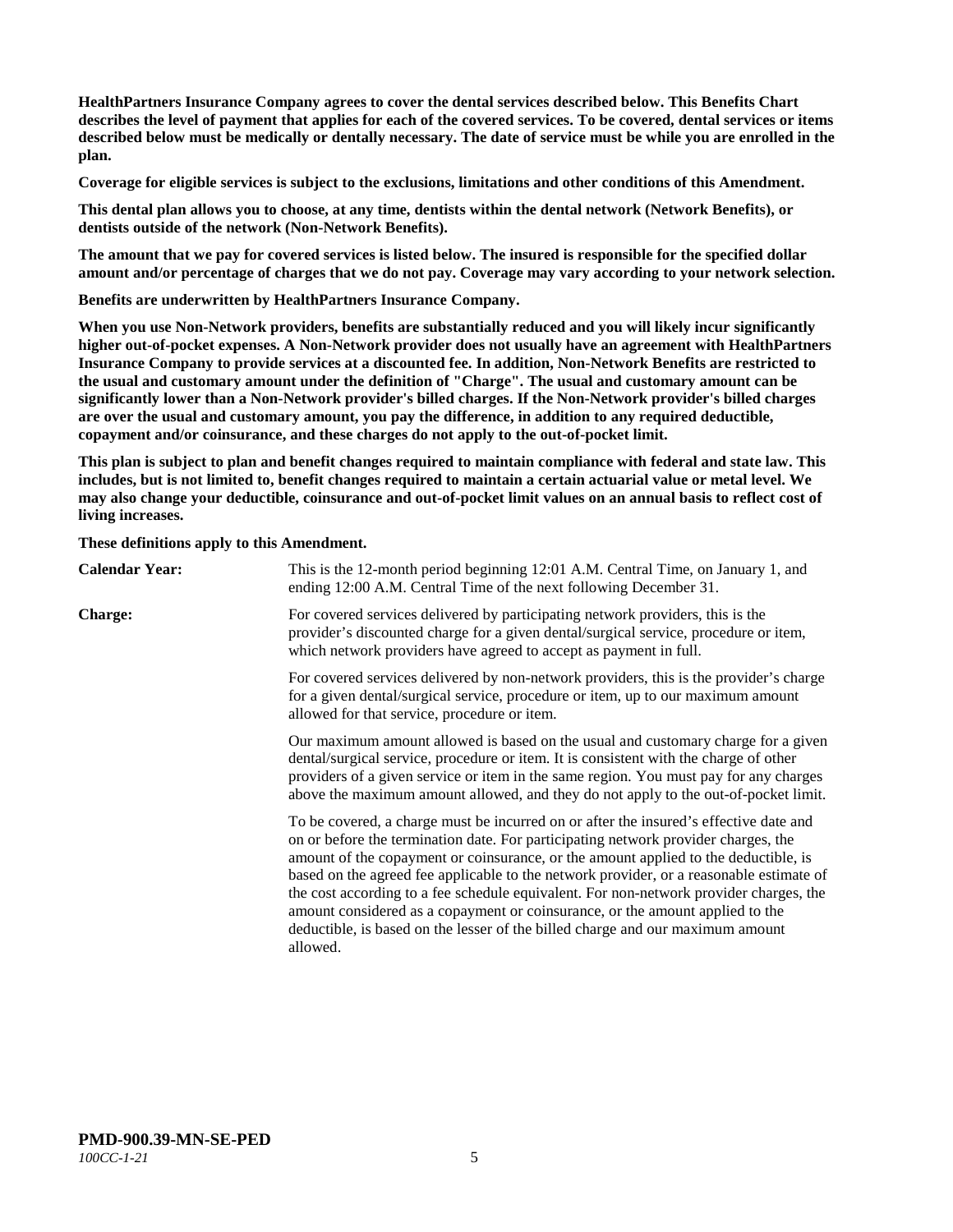| Copayment/Coinsurance:         | The specified dollar amount, or percentage, of charges incurred for covered services,<br>which we do not pay, but which an insured must pay, each time an insured receives<br>certain dental services, procedures or items. Our payment for those covered services or<br>items begins after the copayment or coinsurance is satisfied. Covered services or items<br>requiring a copayment or coinsurance are specified in this Benefits Chart. For<br>participating network provider charges, the amount considered as a copayment or<br>coinsurance is based on the agreed fee applicable to the network provider, or a<br>reasonable estimate of the cost according to a fee schedule equivalent. For non-<br>network provider charges, the amount considered as a copayment or coinsurance is<br>based on the lesser of the billed charge and our maximum amount allowed. A<br>copayment or coinsurance is due at the time a service is rendered, or when billed by<br>the provider. |
|--------------------------------|-----------------------------------------------------------------------------------------------------------------------------------------------------------------------------------------------------------------------------------------------------------------------------------------------------------------------------------------------------------------------------------------------------------------------------------------------------------------------------------------------------------------------------------------------------------------------------------------------------------------------------------------------------------------------------------------------------------------------------------------------------------------------------------------------------------------------------------------------------------------------------------------------------------------------------------------------------------------------------------------|
| Deductible:                    | The specified dollar amount of charges incurred for covered services, which we do not<br>pay, but an insured or a family has to pay first in a calendar year. Our payment for<br>those services or items begins after the deductible is satisfied. The amount of the<br>charges that apply to the deductible are based on (1) the agreed fee applicable to the<br>network provider, or a reasonable estimate of the cost according to a fee schedule<br>equivalent; or (2) the lesser of the billed charge and our maximum amount allowed for<br>the non-network provider. This Benefits Chart indicates which covered services are<br>not subject to the deductible.                                                                                                                                                                                                                                                                                                                   |
| <b>Out-of-Pocket Expenses:</b> | You pay the specified copayments/coinsurance and deductibles applicable for<br>particular services, subject to the out-of-pocket limit described below. These amounts<br>are in addition to the monthly premium payments.                                                                                                                                                                                                                                                                                                                                                                                                                                                                                                                                                                                                                                                                                                                                                               |
| <b>Out-of-Pocket Limit:</b>    | You pay the copayments/coinsurance and deductibles for covered services, to the individual<br>or family out-of-pocket limit. Thereafter we cover 100% of charges incurred for all other<br>covered services, for the rest of the calendar year. You pay amounts greater than the out-of-<br>pocket limits if any benefit maximums are exceeded.                                                                                                                                                                                                                                                                                                                                                                                                                                                                                                                                                                                                                                         |
|                                | Non-Network Benefits above the maximum amount allowed (see definition of "charge"<br>above) do not apply to the out-of-pocket limit.                                                                                                                                                                                                                                                                                                                                                                                                                                                                                                                                                                                                                                                                                                                                                                                                                                                    |
|                                | You are responsible to keep track of the out-of-pocket expenses. Contact Member Services<br>for assistance in determining the amount paid by the insured for specific eligible services<br>received. Claims for reimbursement under the out-of-pocket limit provisions are subject to<br>the same time limits and provisions described under the "Claims Provisions" section of the<br>Certificate.                                                                                                                                                                                                                                                                                                                                                                                                                                                                                                                                                                                     |

# **Limits shown below are combined under your Network Benefits and Non-Network Benefits.**

# **Individual Calendar Year Deductible (applies to an employee enrolled for single coverage)**

| <b>Network Benefits</b>                         | <b>Non-Network Benefits</b>                        |
|-------------------------------------------------|----------------------------------------------------|
| See your Network Benefits individual deductible | See your Non-Network Benefits individual           |
| under your Medical Plan Benefits Chart.         | deductible under your Medical Plan Benefits Chart. |

#### **Family Calendar Year Deductible (applies to an employee and dependents enrolled for family coverage)**

| <b>Network Benefits</b>                                                                | <b>Non-Network Benefits</b>                                                                |
|----------------------------------------------------------------------------------------|--------------------------------------------------------------------------------------------|
| See your Network Benefits family deductible under<br>vour Medical Plan Benefits Chart. | See your Non-Network Benefits family deductible<br>under your Medical Plan Benefits Chart. |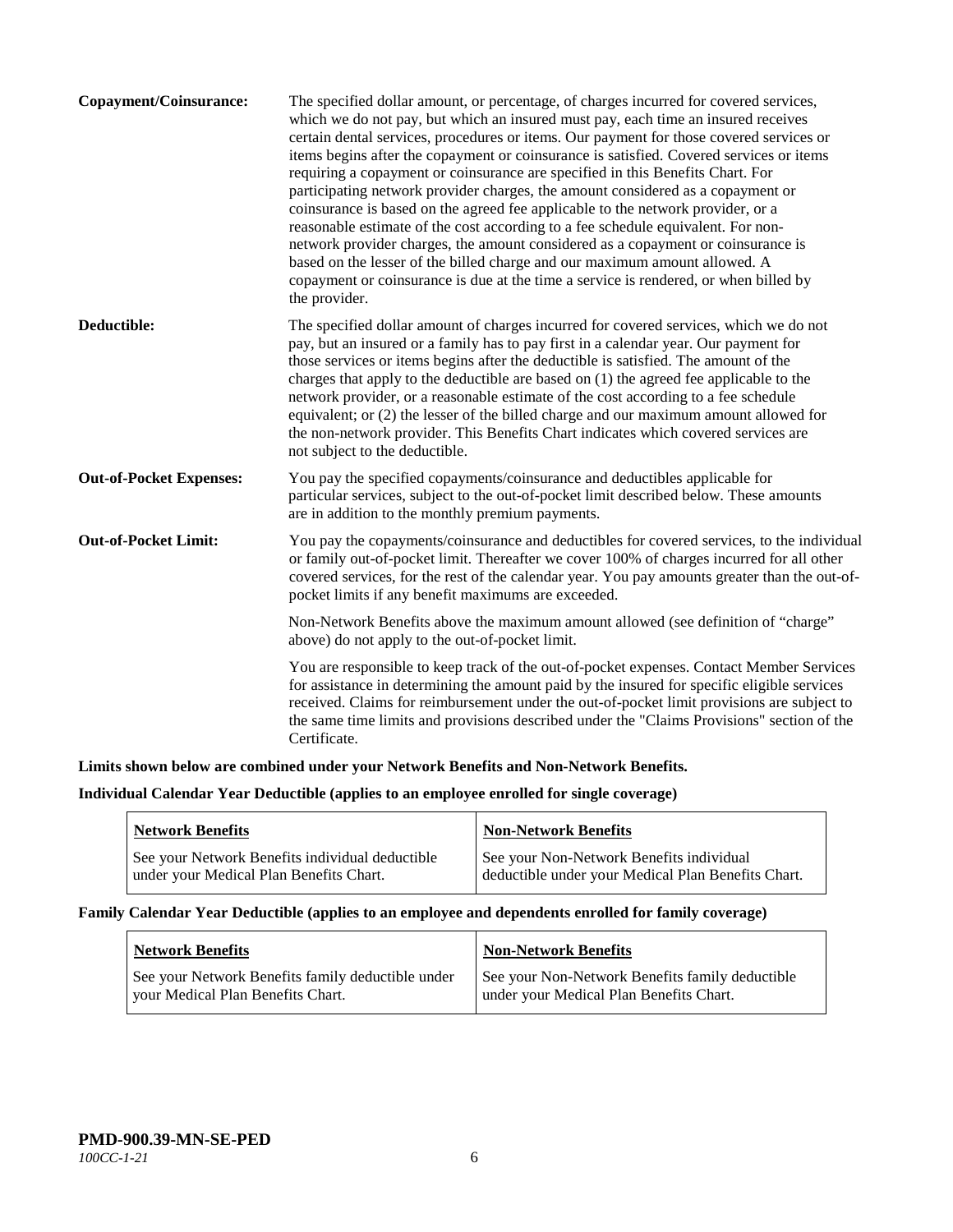## **Individual Calendar Year Out-of-Pocket Limit (applies to an employee enrolled for single coverage)**

| <b>Network Benefits</b>                       | <b>Non-Network Benefits</b>                |
|-----------------------------------------------|--------------------------------------------|
| See your Network Benefits individual out-of-  | See your Non-Network Benefits individual   |
| pocket limit under your Medical Plan Benefits | out-of-pocket limit under yourMedical Plan |
| Chart.                                        | Benefits Chart.                            |

# **Family Calendar Year Out-of-Pocket Limit (applies to an employee and dependents enrolled for family coverage)**

| <b>Network Benefits</b>                      | <b>Non-Network Benefits</b>                  |
|----------------------------------------------|----------------------------------------------|
| See your Network Benefits family out-of-     | See your Non-Network Benefits family out-of- |
| pocket limit under yourMedical Plan Benefits | pocket limit under yourMedical Plan Benefits |
| Chart.                                       | Chart.                                       |

# **PREVENTIVE AND DIAGNOSTIC SERVICES**

#### **Covered Services:**

We cover the following preventive and diagnostic services, with certain limitations which are listed below. For this category, deductible does not apply to: Network Benefits.

#### **Routine dental care examinations for new and existing patients**

| <b>Network Benefits</b>                             | <b>Non-Network Benefits</b>                        |
|-----------------------------------------------------|----------------------------------------------------|
| 100% of the charges incurred, limited to twice each | 50% of the charges incurred, limited to twice each |
| calendar year.                                      | calendar year.                                     |

#### **Dental cleaning (prophylaxis or periodontal maintenance cleaning)**

| <b>Network Benefits</b>                             | <b>Non-Network Benefits</b>                        |
|-----------------------------------------------------|----------------------------------------------------|
| 100% of the charges incurred, limited to twice each | 50% of the charges incurred, limited to twice each |
| calendar year.                                      | calendar year.                                     |

#### **Professionally applied topical fluoride (other than silver diamine fluoride)**

| <b>Network Benefits</b>                             | <b>Non-Network Benefits</b>                         |
|-----------------------------------------------------|-----------------------------------------------------|
| 100% of the charges incurred, limited to twice each | 150% of the charges incurred, limited to twice each |
| calendar year.                                      | calendar year.                                      |

#### **Silver diamine fluoride**

| <b>Network Benefits</b>                            | <b>Non-Network Benefits</b>                             |
|----------------------------------------------------|---------------------------------------------------------|
| 100% of the charges incurred, limited to twice per | 50% of the charges incurred, limited to twice per tooth |
| tooth each calendar year.                          | each calendar year.                                     |

#### **Pit and Fissure sealant application and preventive resin restoration**

| Network Benefits                               | <b>Non-Network Benefits</b>                             |
|------------------------------------------------|---------------------------------------------------------|
| 100% of the charges incurred, limited to one   | 50% of the charges incurred, limited to one application |
| application per tooth per 36-month period, for | per tooth per 36-month period, for unrestored permanent |
| unrestored permanent molars.                   | molars.                                                 |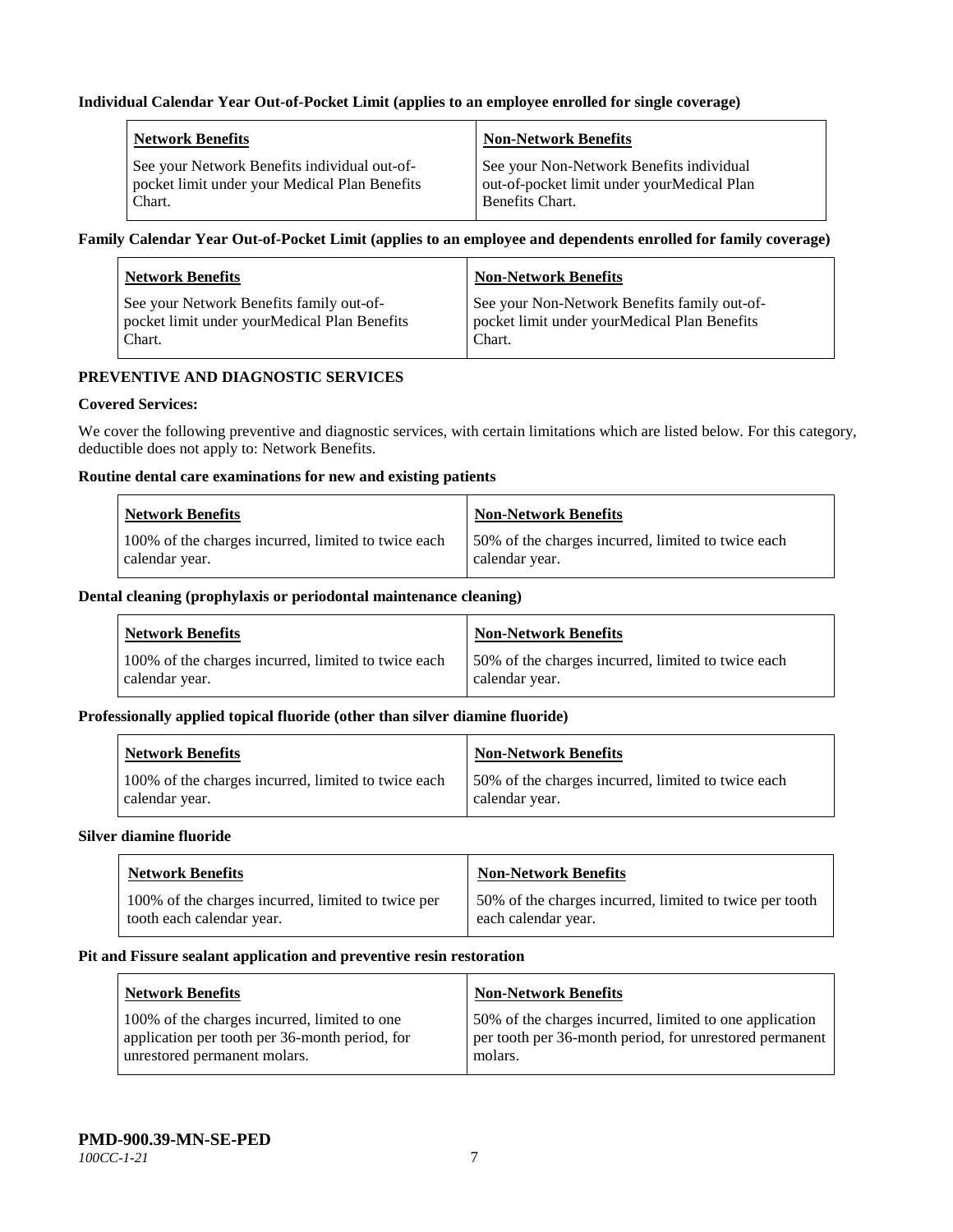#### **Bitewing x-rays**

| <b>Network Benefits</b>                             | Non-Network Benefits                               |
|-----------------------------------------------------|----------------------------------------------------|
| 100% of the charges incurred, limited to twice each | 50% of the charges incurred, limited to twice each |
| calendar year.                                      | calendar year.                                     |

#### **Full mouth or panoramic x-rays**

| <b>Network Benefits</b>                             | <b>Non-Network Benefits</b>                              |
|-----------------------------------------------------|----------------------------------------------------------|
| 100% of the charges incurred, limited to once every | 50% of the charges incurred, limited to once every sixty |
| sixty months.                                       | months.                                                  |

#### **Other x-rays, except as provided in connection with orthodontic diagnostic procedures and treatment**

| <b>Network Benefits</b>       | <b>Non-Network Benefits</b>  |
|-------------------------------|------------------------------|
| 100% of the charges incurred. | 50% of the charges incurred. |

#### **Space maintainers (fixed or removable appliances designed to prevent adjacent and opposing teeth from moving)**

| <b>Network Benefits</b>                              | Non-Network Benefits                                |
|------------------------------------------------------|-----------------------------------------------------|
| 100% of the charges incurred for lost primary teeth. | 50% of the charges incurred for lost primary teeth. |

#### **Evaluations that are not routine and periodic, including: problem-focused evaluations (either limited or detailed and extensive), periodontal evaluations, and evaluations for insureds under the age of 3 which include counseling with the primary caregiver**

| <b>Network Benefits</b>       | <b>Non-Network Benefits</b>  |
|-------------------------------|------------------------------|
| 100% of the charges incurred. | 50% of the charges incurred. |

#### **Screening or assessments of a patient**

| <b>Network Benefits</b>                                               | Non-Network Benefits                                                 |
|-----------------------------------------------------------------------|----------------------------------------------------------------------|
| 100% of the charges incurred, limited to twice each<br>calendar year. | 50% of the charges incurred, limited to twice each<br>calendar year. |

#### **Not Covered:**

- Diagnostic testing that is performed and billed as a separate procedure such as collection of microorganisms for culture, viral cultures, genetic testing for susceptibility or oral disease and caries susceptibility tests. This includes all oral pathology and laboratory testing charges.
- Additional charges for office visits that occur after regularly scheduled hours, office visits for observation, missed appointments or appointments cancelled on short notice.
- Cone beam CT capture and interpretation.
- Oral hygiene instruction.
- Removal of fixed space maintainers.
- Hospital, home and extended care facility visits by dental providers.
- Maxillofacial MRI, maxillofacial ultrasound and sialoendoscopy capture and interpretation.
- Post processing of image or image sets.
- Caries risk assessment and documentation.
- Charges for unspecified procedures.
- See "Services Not Covered" in item 3. of this Amendment.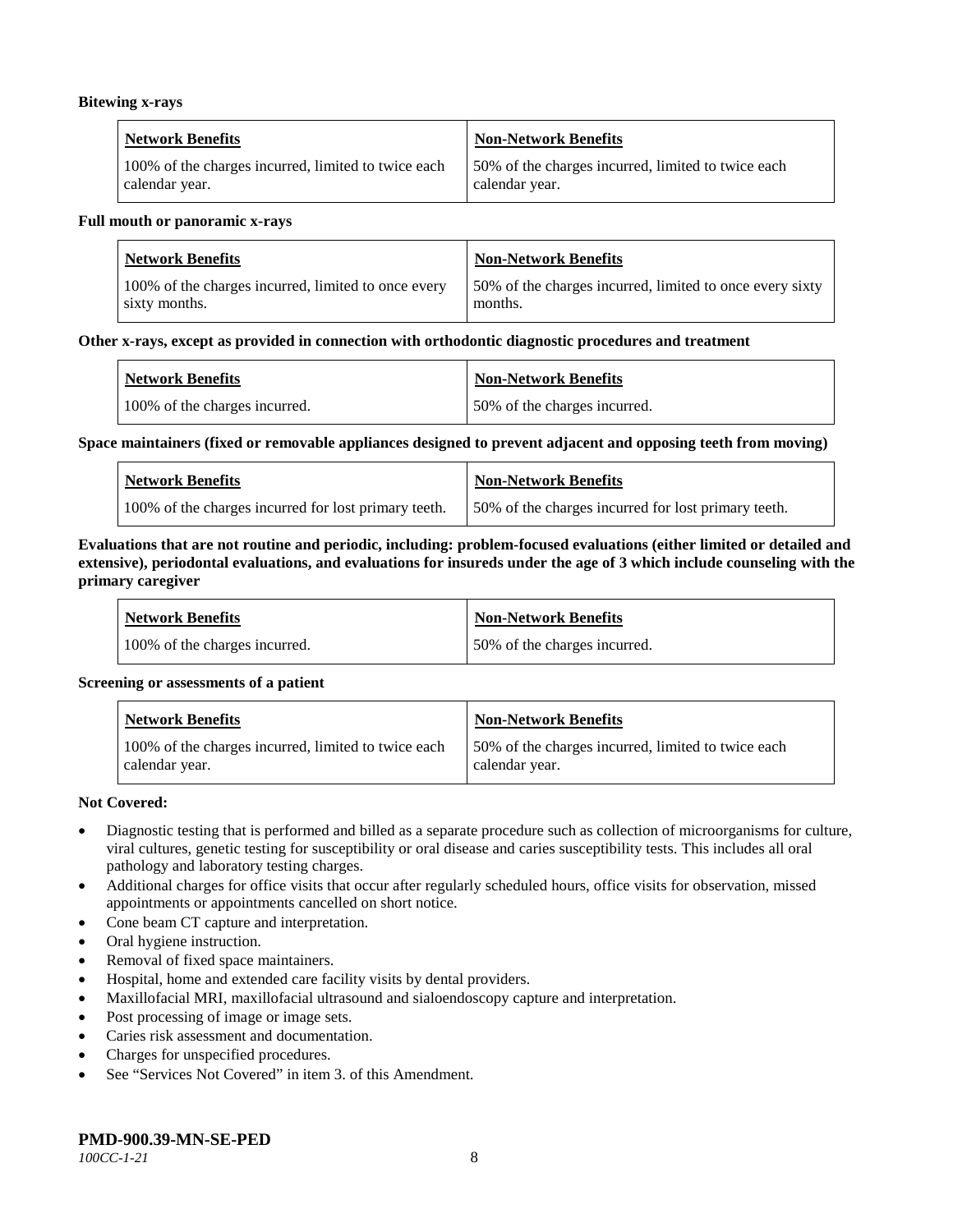#### **BASIC SERVICES**

#### **Covered Services:**

We cover the following services:

# *Basic I Services*

## **Consultations**

| <b>Network Benefits</b>       | <b>Non-Network Benefits</b>  |
|-------------------------------|------------------------------|
| 100% of the charges incurred. | 50% of the charges incurred. |

## **Emergency treatment for relief of pain**

| <b>Network Benefits</b>       | <b>Non-Network Benefits</b>  |
|-------------------------------|------------------------------|
| 100% of the charges incurred. | 50% of the charges incurred. |

**Regular restorative services (fillings) other than posterior composites. Restorations using customary restorative materials and stainless steel crowns are covered, when dentally necessary due to loss of tooth structure as a result of tooth decay or fracture.**

| <b>Network Benefits</b>       | <b>Non-Network Benefits</b>   |
|-------------------------------|-------------------------------|
| 100% of the charges incurred. | 150% of the charges incurred. |

**Regular restorative services (fillings)** - posterior composites (white fillings on bicuspids and molars). Restorations using customary restorative materials and preventive resin restorations are covered, when dentally necessary due to loss of tooth structure as a result of tooth decay or fracture.

| Network Benefits              | Non-Network Benefits          |
|-------------------------------|-------------------------------|
| 100% of the charges incurred. | 150% of the charges incurred. |

**Oral Surgery** - non-surgical extraction for the restoration of dental function. General anesthesia or intravenous sedation is covered, when dentally necessary, when provided by the attending dentist in a dental office setting and required to perform a covered dental procedure.

| <b>Network Benefits</b>       | <b>Non-Network Benefits</b>  |
|-------------------------------|------------------------------|
| 100% of the charges incurred. | 50% of the charges incurred. |

#### **Periodontics (Gum Disease) - non-surgical treatment**

| Network Benefits                                                                             | <b>Non-Network Benefits</b>                                                                 |
|----------------------------------------------------------------------------------------------|---------------------------------------------------------------------------------------------|
| 100% of the charges incurred, limited to once every<br>24 months for non-surgical treatment. | 50% of the charges incurred, limited to once every<br>24 months for non-surgical treatment. |

#### **Endodontics I - Endodontic Pulp Therapy and Pulpotomy Services (other than pulpal regeneration)**

| <b>Network Benefits</b>       | <b>Non-Network Benefits</b>  |
|-------------------------------|------------------------------|
| 100% of the charges incurred. | 50% of the charges incurred. |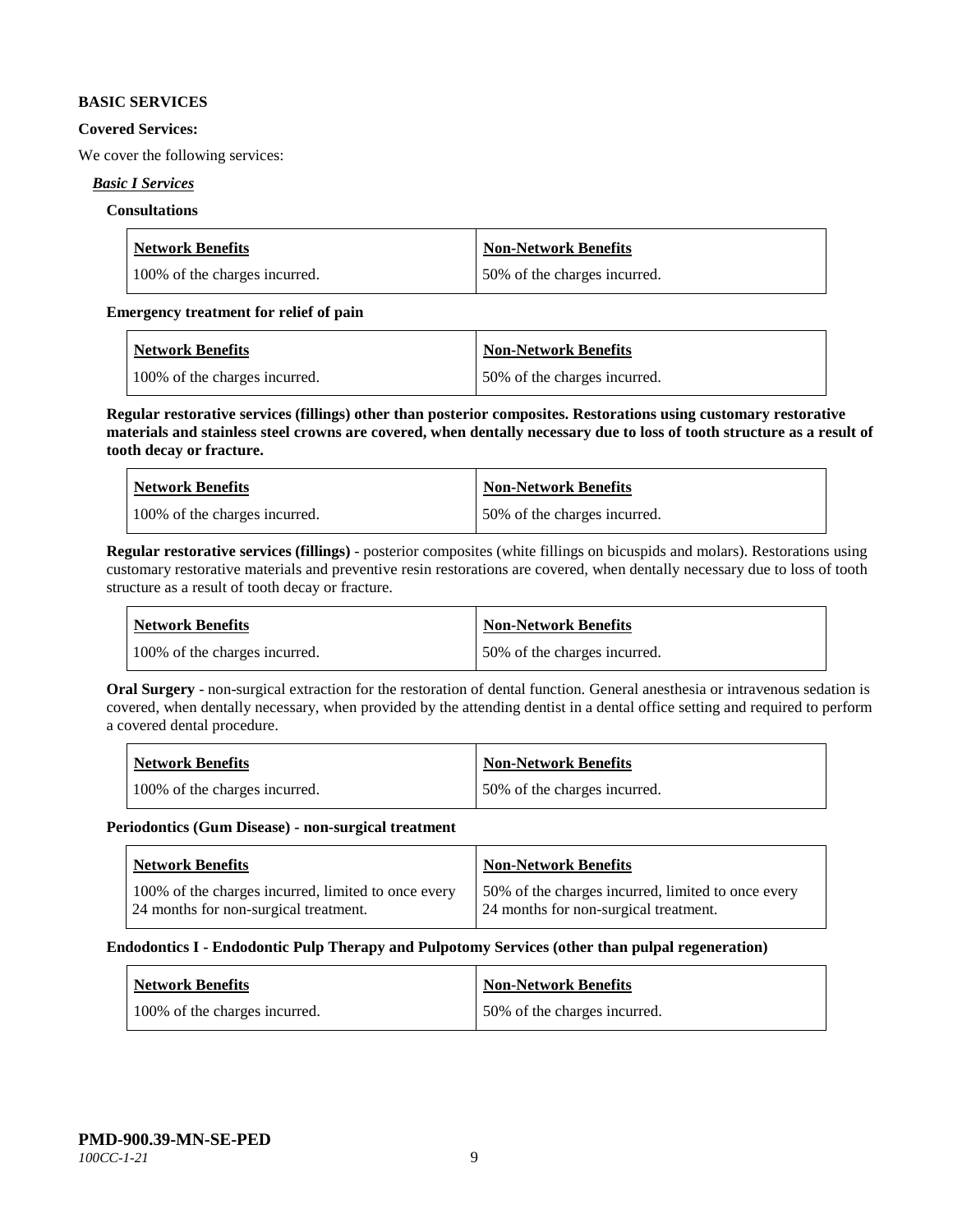#### **Endodontics II - All Other Endodontic Services (including pulpal regeneration)**

| <b>Network Benefits</b>       | <b>Non-Network Benefits</b>  |
|-------------------------------|------------------------------|
| 100% of the charges incurred. | 50% of the charges incurred. |

#### *Basic II Services*

**Oral Surgery** - other than non-surgical extraction for the restoration of dental function. Services include, but are not limited to, removal of impacted teeth, incision or drainage of abscesses and removal of exostosis. General anesthesia or intravenous sedation is covered, when dentally necessary, when provided by the attending dentist in a dental office setting and required to perform a covered dental procedure.

| Network Benefits              | <b>Non-Network Benefits</b>  |
|-------------------------------|------------------------------|
| 100% of the charges incurred. | 50% of the charges incurred. |

#### **Periodontics (Gum Disease) - surgical treatment**

| <b>Network Benefits</b>                                                                  | <b>Non-Network Benefits</b>                                                             |
|------------------------------------------------------------------------------------------|-----------------------------------------------------------------------------------------|
| 100% of the charges incurred, limited to once every<br>36 months for surgical treatment. | 50% of the charges incurred, limited to once every<br>36 months for surgical treatment. |

# **Limitations:**

• Collection and application of autologous blood concentrate product is limited to once every 36 months.

# **Not Covered:**

- Periodontal splinting.
- Orthognathic surgery (surgery to reposition the jaws).
- Harvest of bone for use in autogenous grafting procedure.
- Charges for surgical procedures for isolation of a tooth with a rubber dam.
- Non-intravenous conscious sedation, and drugs to treat anxiety or pain.
- Charges for endodontic endosseous implants.
- Charges for intentional reimplantation (including necessary splinting).
- Charges for canal preparation and fitting of preformed dowel or post.
- Charges for temporary crowns for fractured teeth.
- Charges for surgical placement of a temporary anchorage device.
- Charges for autogenous or nonautogenous osseous, osteoperiosteal or cartilage graft of the mandible or maxilla.
- Charges for anatomical crown exposure.
- Charges for the placement of a restorative foundation for an indirect restoration.
- Charges for periradicular services and bone grafts or other material used in conjunction with periradicular surgery.
- Charges for unspecified procedures.
- See "Services Not Covered" in item 3, of this Amendment.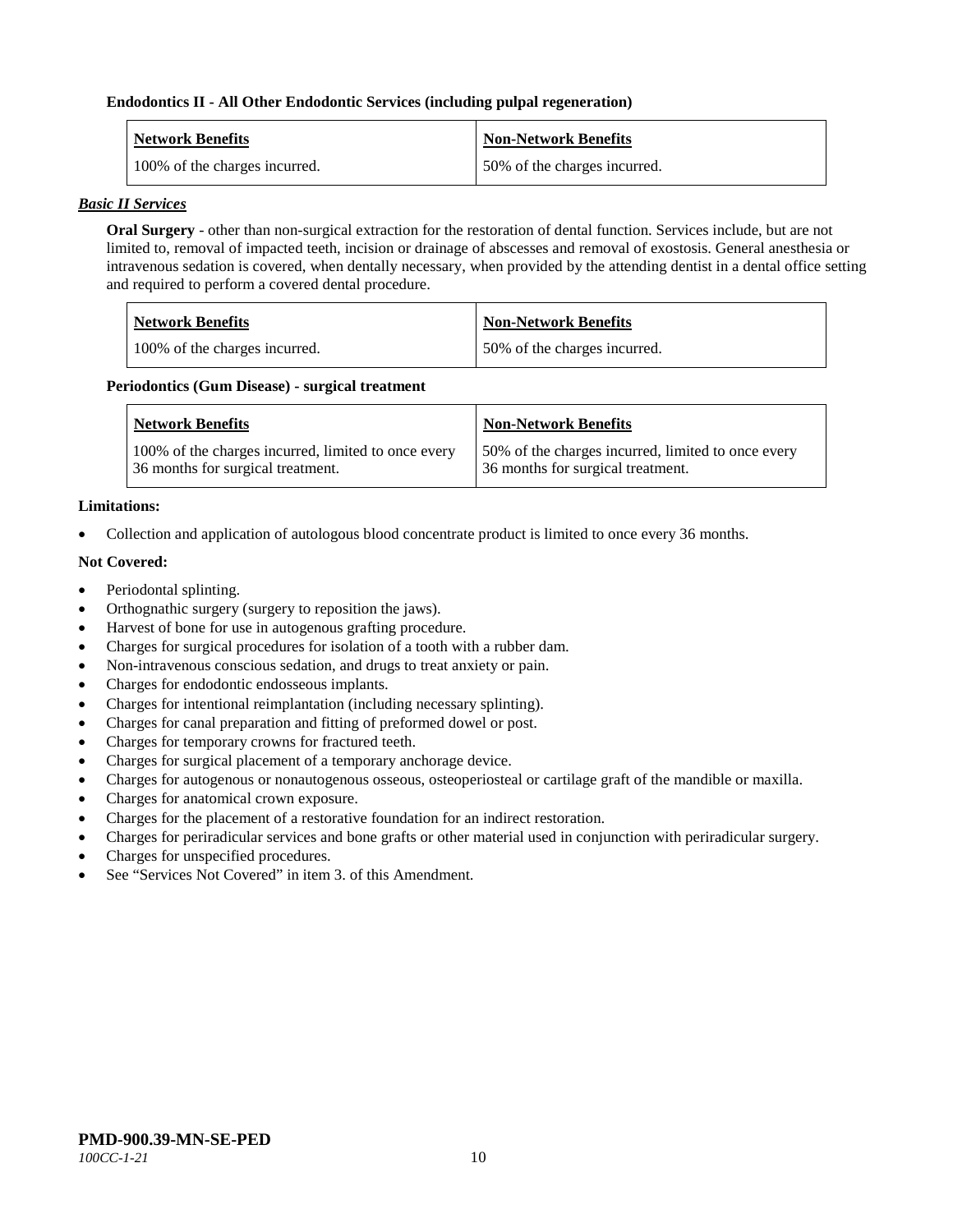# **SPECIAL SERVICES**

#### **Covered Services:**

We cover the following services:

**Special Restorative Care** – extraorally fabricated or cast restorations (crowns, inlays and onlays) are covered when teeth cannot be restored with customary restorative material and when dentally necessary due to the loss of tooth structure as a result of tooth decay or fracture. If a tooth can be restored with a customary restorative material, but an onlay, crown, jacket, indirect composite or porcelain/ceramic restoration is selected, benefits will be calculated using the charge appropriate to the equivalent customary restorative material.

| Network Benefits              | <b>Non-Network Benefits</b>  |
|-------------------------------|------------------------------|
| 100% of the charges incurred. | 50% of the charges incurred. |

**Repair or recementing of crowns, inlays and onlays**

| <b>Network Benefits</b>       | <b>Non-Network Benefits</b>  |
|-------------------------------|------------------------------|
| 100% of the charges incurred. | 50% of the charges incurred. |

#### **Limitations:**

• Benefit for the replacement of a crown or onlay will be provided only after a five year period measured from the date on which the procedure was last provided, whether under this Amendment or not.

#### **Not Covered:**

- Gold foil restorations.
- Onlays, veneers or partial crowns fabricated from extraorally cured composite resin or porcelain
- Charges for unspecified procedures.
- See "Services Not Covered" in item 3. of this Amendment.

#### **PROSTHETIC SERVICES**

# **Covered Services:**

We cover the following services:

**Bridges** - initial installation of fixed bridgework to replace missing natural teeth, replacement of an existing fixed bridgework by a new bridgework, the addition of teeth to an existing bridgework, and repair or recementing of bridgework are covered. A given prosthetic appliance for the purpose of replacing an existing appliance will be provided when satisfactory evidence is presented that the new prosthetic appliance is required to replace one or more teeth extracted after the existing bridgework was installed.

| <b>Network Benefits</b>       | <b>Non-Network Benefits</b>   |
|-------------------------------|-------------------------------|
| 100% of the charges incurred. | 150% of the charges incurred. |

**Dentures -** initial installation of full removable dentures to replace missing natural teeth and adjacent structures and adjustments during the six-month period following installation are covered. If a satisfactory result can be achieved through the utilization of standard procedures and materials but a personalized appliance is selected, or one which involves specialized techniques, the charges appropriate to the least costly appliance are covered. Replacement of an existing full removable denture by a new denture is covered. A given prosthetic appliance for the purpose of replacing an existing appliance will be provided when satisfactory evidence is presented that the new prosthetic appliance is required to replace one or more teeth extracted after the existing denture was installed. Repair of dentures, or relining or rebasing of dentures more than six months after installation of an initial or replacement denture are covered.

| <b>Network Benefits</b>       | <b>Non-Network Benefits</b>  |
|-------------------------------|------------------------------|
| 100% of the charges incurred. | 50% of the charges incurred. |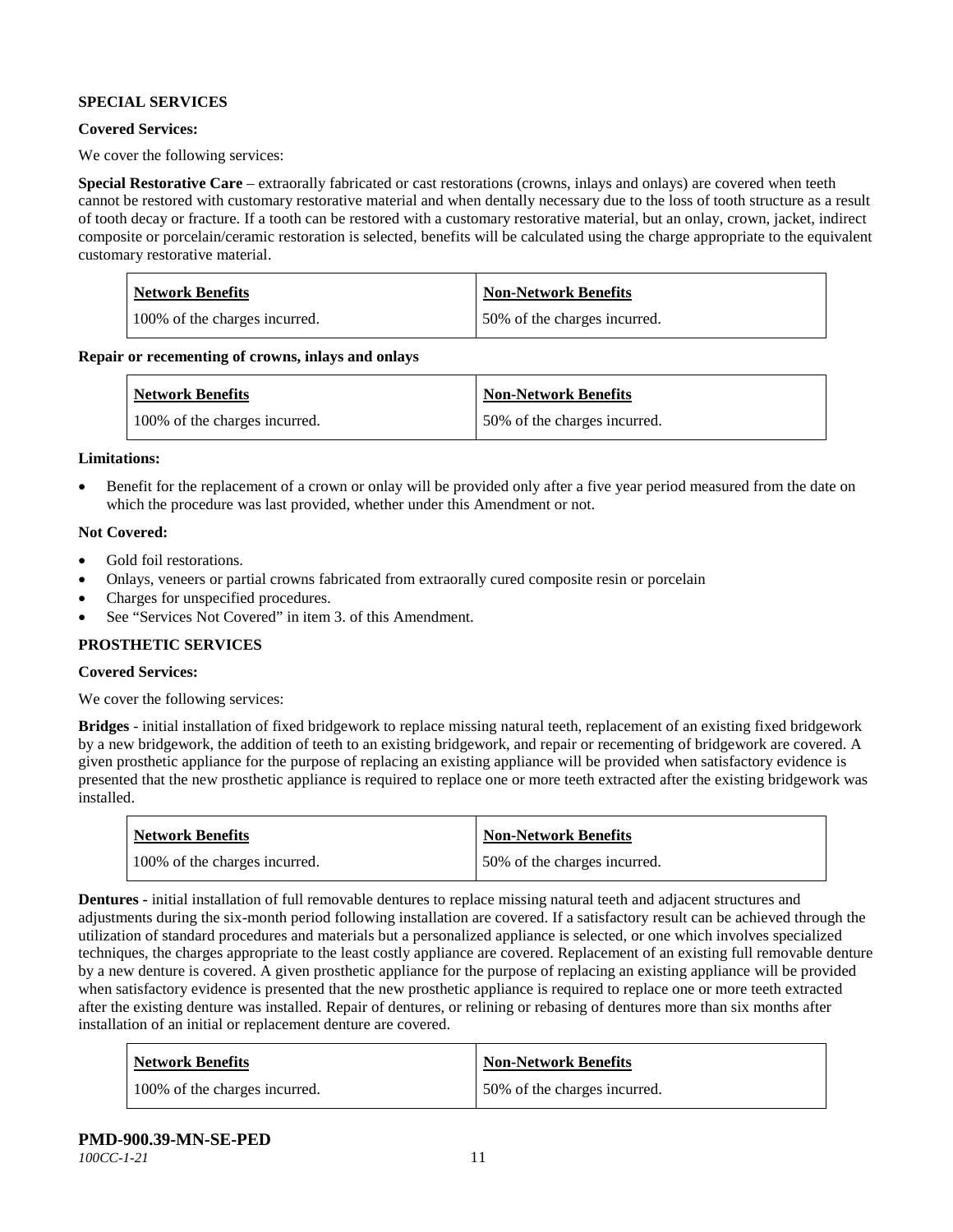**Partial Dentures** - Surveyed crowns which are not restorative but which are dentally necessary to facilitate the placement of a removable partial denture are covered. Initial installation of partial removable dentures to replace missing natural teeth and adjacent structures and adjustments during the six-month period following installation are covered. If a satisfactory result can be achieved by a standard cast chrome or acrylic partial denture, but a more complicated design is selected, the charges appropriate to the least costly appliance are covered. Replacement of an existing partial denture by a new denture, or the addition of teeth to an existing partial removable denture is covered. A given prosthetic appliance for the purpose of replacing an existing appliance will be provided when satisfactory evidence is presented that the new prosthetic appliance is required to replace one or more teeth extracted after the existing denture was installed. Repair of dentures, or relining or rebasing of dentures more than six months after installation of an initial or replacement denture are covered.

| <b>Network Benefits</b>       | <b>Non-Network Benefits</b>  |
|-------------------------------|------------------------------|
| 100% of the charges incurred. | 50% of the charges incurred. |

**Occlusal guards** – occlusal guards for the treatment of bruxism are covered, including repair and relining of occlusal guards.

| <b>Network Benefits</b>       | <b>Non-Network Benefits</b>  |
|-------------------------------|------------------------------|
| 100% of the charges incurred. | 50% of the charges incurred. |

#### **Tissue Conditioning**

| <b>Network Benefits</b>       | <b>Non-Network Benefits</b>  |
|-------------------------------|------------------------------|
| 100% of the charges incurred. | 50% of the charges incurred. |

#### **Limitations:**

- Benefit for replacement of a prosthetic appliance will be provided only (a) if the existing appliance cannot be made serviceable, and (b) after a 5 year period measured from the date on which it was installed, whether under this Amendment or not.
- Occlusal guards are limited to one every 12 months, for insureds age 13 or older.

#### **Not Covered:**

- Services for replacement of any missing, lost or stolen dental or implant-supported prosthesis.
- Services related to a prosthetic appliance which was installed or delivered more than 60 days after termination of coverage.
- Interim prostheses.
- Connector bars, stress breakers and precision attachments.
- Provisional pontics, crowns and retainer crowns.
- Copings.
- Charges for unspecified procedures.
- See "Services Not Covered" in item 3. of this Amendment.

#### **DENTAL IMPLANT SERVICES**

#### **Covered Services:**

#### We cover, **if dentally necessary**:

- the surgical placement of an implant body to replace missing natural teeth;
- removal and replacement of an implant body that is not serviceable and cannot be repaired after a period of at least five years from the date that the implant body was initially placed;
- initial installation of implant-supported prosthesis (crowns, bridgework and dentures) to replace missing teeth;
- replacement of an existing implant-supported prosthesis by a new implant-supported prosthesis, or the addition of teeth to an existing implant-supported prosthesis. We will replace an existing implant-supported prosthesis when satisfactory evidence is presented that (a) the new implant-supported prosthesis is required to replace one or more teeth extracted after the existing implant-supported prosthesis was installed, or (b) the existing implant-supported prosthesis cannot be made serviceable;
- repair of implant-supported prosthesis;

# **PMD-900.39-MN-SE-PED**

*100CC-1-21* 12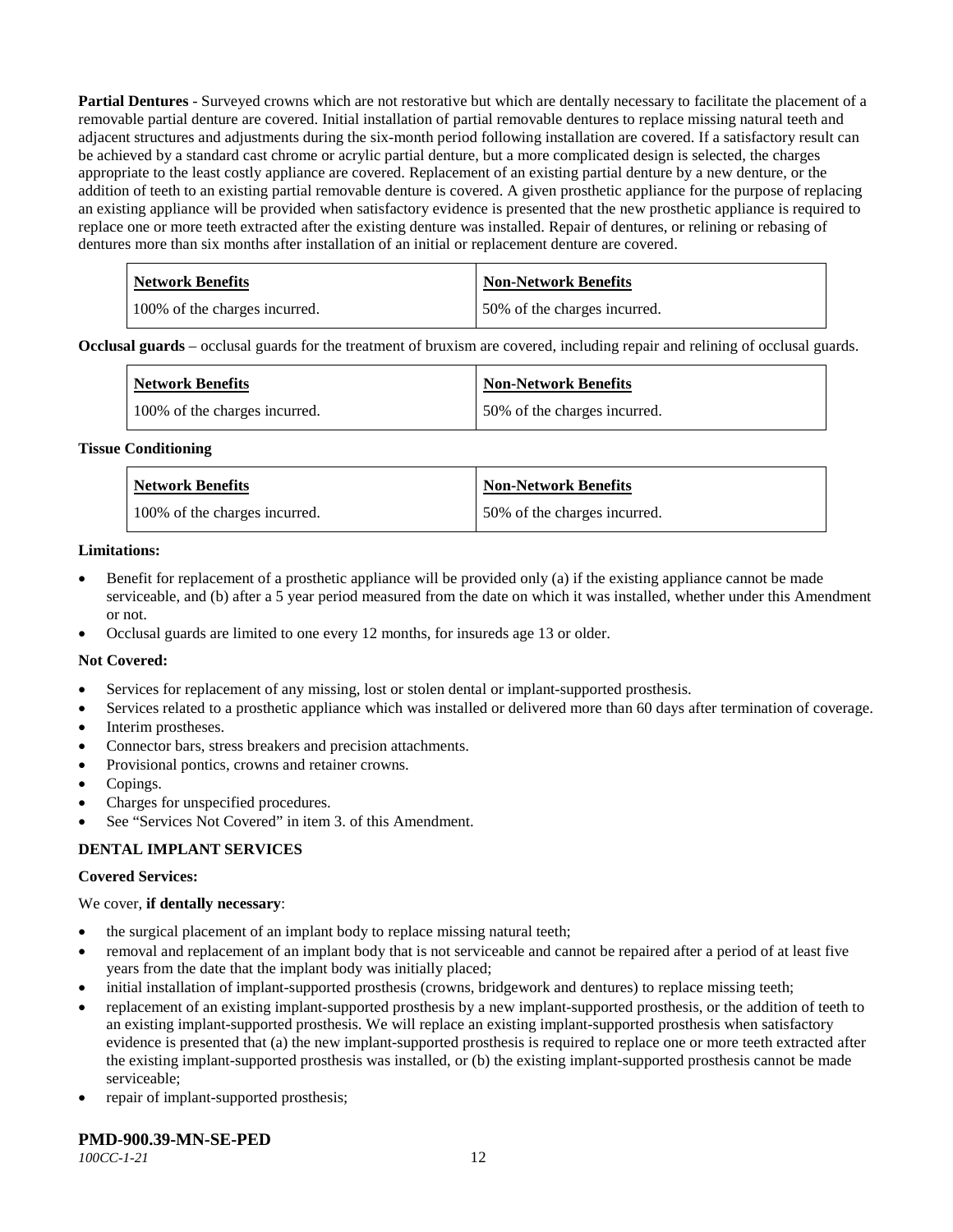other related implant services.

**Decisions about dental necessity are made by HealthPartners Insurance Company**'**s dental directors, or their designees. If the dental directors or their designees determine that a tooth or an arch can be restored with a standard prosthesis or restoration, no benefits will be allowed for the individual implant or implant procedure. For the second phase of treatment (the prosthodontics phase of placing the implant crown, bridge, denture or partial denture), we will base benefits on the least costly, professionally acceptable alternative treatment.**

| <b>Network Benefits</b>       | <b>Non-Network Benefits</b>  |
|-------------------------------|------------------------------|
| 100% of the charges incurred. | 50% of the charges incurred. |

#### **Limitations:**

- Benefit for replacement of an existing implant-supported prosthesis that cannot be made serviceable will be provided only after a five year period measured from the date that the implant-supported prosthesis was initially placed, whether under this Amendment or not.
- Endosteal implants, surgical placement of an interim implant body, eposteal implants, transolsteal implants (including hardware), implant-supported complete or partial dentures, connecting bars, abutments, implant-supported crowns, and abutment supported retainers are limited to once every 5 years.
- Radiographic/surgical implant indexing is limited to once every 5 years.

# **Not Covered:**

- Charges for interim abutments or custom abutments, including placement.
- Charges for unspecified procedures.
- See "Services Not Covered" in item 3. of this Amendment.

# **EMERGENCY DENTAL CARE SERVICES**

#### **Covered Services:**

We cover emergency dental care provided by network or non-network providers to the same extent as eligible dental services specified above and subject to the same deductibles, percentages and maximums.

| <b>Network Benefits</b>                                                                                                                                                             | <b>Non-Network Benefits</b>                                                       |
|-------------------------------------------------------------------------------------------------------------------------------------------------------------------------------------|-----------------------------------------------------------------------------------|
| Coverage level is the same as corresponding Network   Coverage level is the same as corresponding Non-<br>Benefits, depending on the type of service provided,<br>such as fillings. | Network Benefits, depending on the type of service<br>provided, such as fillings. |

#### **Not Covered:**

See "Services Not Covered" in item 3. of this Amendment.

# **CLEFT LIP AND CLEFT PALATE SERVICES**

#### **Covered Services For Dependent Children:**

We cover dental services for treatment of cleft lip and cleft palate. Orthodontic treatment of cleft lip and cleft palate will be covered only if it meets the Covered Services criteria under "Orthodontic Services" below.

| <b>Network Benefits</b>                              | <b>Non-Network Benefits</b>                           |
|------------------------------------------------------|-------------------------------------------------------|
| Coverage level is the same as corresponding Network  | Coverage level is the same as corresponding Non-      |
| Benefits, depending on the type of service provided, | Network Benefits, depending on the type of service    |
| such as Basic Services, Special Services or          | provided, such as Basic Services, Special Services or |
| Orthodontic Services, if applicable.                 | Orthodontic Services, if applicable.                  |

#### **Limitations:**

• To the extent that these services are covered under the medical services, they are not covered as Pediatric Dental services.